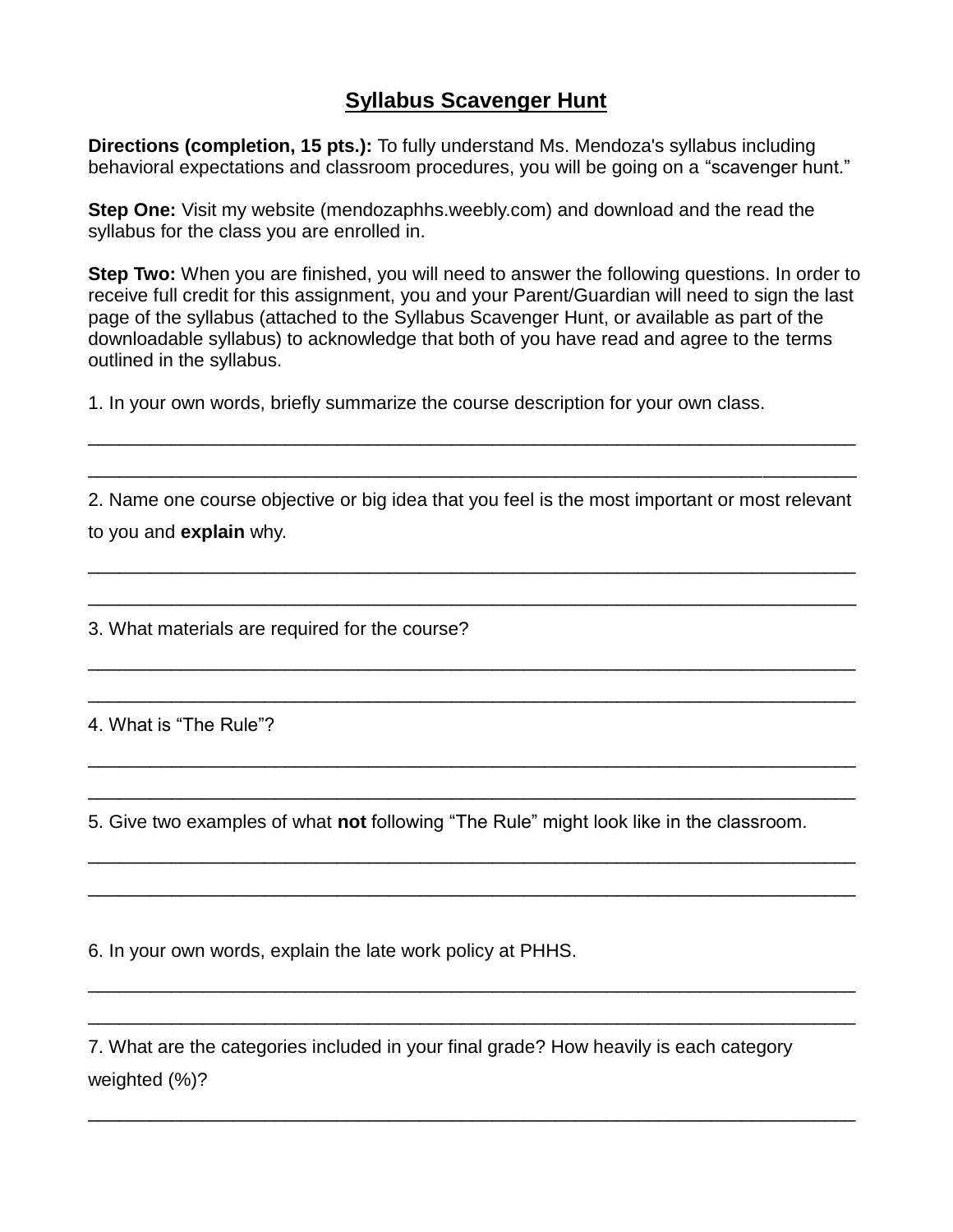8. In your own words, explain the make-up test/quiz policy.

9. When is the best time to contact Ms. Mendoza?

10. When and how should homework be turned in?